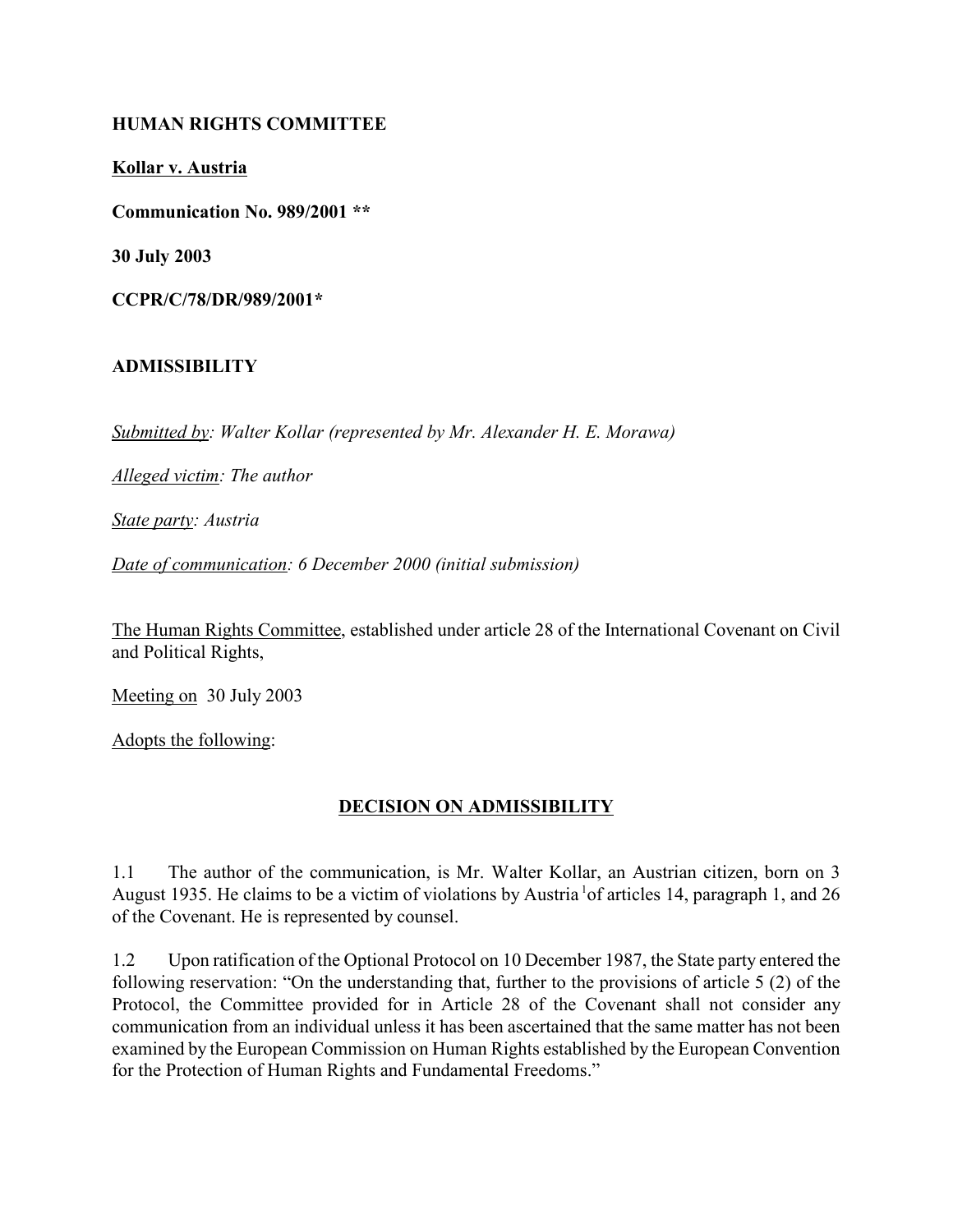The facts as submitted by the author

2.1 Since 1978, the author was employed as independent examining doctor (Vertrauensarzt) and, as of February 1988, as senior medical doctor (Chefarzt) at the Salzburg Regional Medical Health Insurance for Workers and Employees (Salzburger Gebietskrankenkasse für Arbeiter und Angestellte).

2.2 On 22 September 1988, following accusations of illegal and inappropriate conduct against the author and his former supervisor, the Chairman of the Insurance unsuccessfully sought approval by the employees' representative committee (Betriebsrat) to suspend the author from his function.

2.3 On 23 September 1988, the employer brought criminal charges against the author, which were ultimately not pursued by the prosecutor. The employer then initiated an equally unsuccessful private criminal prosecution.

2.4 On 27 October 1988, the Board of the Insurance initiated disciplinary proceedings against the author and suspended him on reduced pay. On 22 February 1989, a disciplinary committee was constituted. The author was accused of inappropriate conduct involving personal enrichment, at the expense of his employer. On 22 January 1990, the disciplinary committee, having met several times in camera, found the author guilty on certain counts, such as illegal prescription of medication to the financial detriment of his employer, a violation of his loyalty and confidentiality duties by holding a press conference on the charges against his former supervisor, and the illegal admission of patients to a specific rehabilitation centre. No appeal from this decision was possible.

2.5 On 23 January 1990, the Insurance purported to dismiss the author from service on the basis of the disciplinary committee's findings, allegedly without having complied with certain procedural requirements. After complying with these requirements, the Insurance, on 9 November 1990, stated that it considered the first dismissal effective and, in any event, dismissed the author from service a second time.

2.6 On 14 December 1988, the author appealed against his suspension of 27 October 1988 before the Salzburg Regional Court (Landesgericht Salzburg) which, by decision of 15 February 1989, dismissed his action. On 19 September 1989, the Linz Court of Appeal (Oberlandesgericht Linz) dismissed his appeal; but the Supreme Court (Oberste Gerichtshof), on 28 February 1990, allowed the author's appeal and referred the case back to the Regional Court, holding that it had not been established whether sufficient grounds for the suspension existed. On 7 August 1990, the Salzburg Regional Court again rejected the author's claim. This decision was upheld by the Linz Court of Appeal on 29 January 1991. On 10 July 1991, the Supreme Court again granted the author's appeal, holding that the lower courts had again failed to establish sufficient grounds for the author's suspension. On 13 July 1992, the Salzburg Regional Court rejected the author's legal action for the third time. Both the Linz Court of Appeal, on 9 March 1993, and the Supreme Court, on 22 September 1993, dismissed the author's appeal.

2.7 The author also brought a legal action against his first dismissal from service, dated 23 January 1990. On 9 October 1990, the Salzburg Regional Court, acting under its labour and social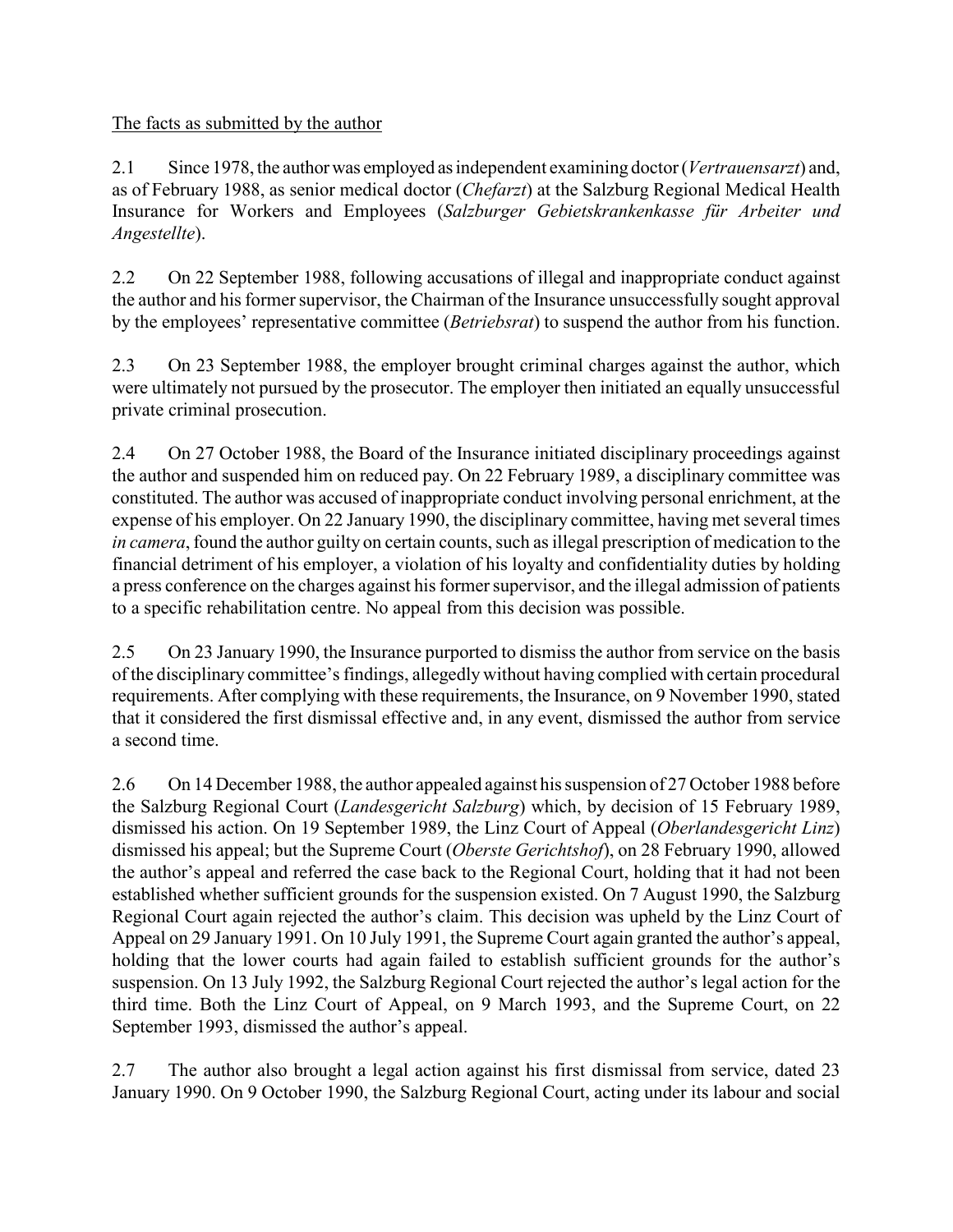law jurisdiction, granted the author's claim. On 11 June 1991, the Linz Court of Appeal and, on 6 November 1991, the Supreme Court dismissed the employer's appeal, holding that the employment relationship between the author and his employer remained effective.

2.8 On 16 November 1990, the author brought a legal action against his second dismissal from service, dated 9 November 1990. Despite his objection, the proceedings were suspended on 19 March 1991, pending the final outcome of the proceedings against the first dismissal. Subsequent to the Supreme Court's decision of 6 November 1991, legal proceedings in respect of the second dismissal resumed, and, on 25 November 1993, the Salzburg Regional Court rejected the author's claim. On 29 November 1994, the Linz Court of Appeal and, on 29 March 1995, the Supreme Court, dismissed the author's appeals, finding him guilty of negligent breaches of duty, which justified his dismissal.

2.9 On 7 February 1996, the author lodged an application with the former European Commission on Human Rights, alleging violations of his rights under articles 6, 10, 13 and 14 of the European Convention on Human Rights and Fundamental Freedoms, as well as article 2, paragraph 1, of Protocol No. 7 thereto. This application was never examined by the Commission. Instead, the European Court of Human Rights, sitting as a panel of three judges, on 17 March 2000 (after the entry into force of Protocol No. 11), declared the application inadmissible. With regard to the author's complaints about the disciplinary proceedings instituted by his employer, the Court held that "the role of the Health Insurance Office was that of a private employer, the disciplinary proceedings complained of were not conducted by a body exercising public power, but were internal to the applicant's workplace for the purpose of establishing whether or not he should be dismissed […]" <sup>2</sup>. The Court concluded that this part of the application was incompatible *ratione personae* with the Convention. With respect to articles 13 and 14 of the Convention as well as article 2 of Protocol No. 7, the Court found that the matters complained of did not disclose any appearance of a violation of these rights. $3$ 

### The complaint

3.1 The author claims that he is a victim of violations of articles 14, paragraph 1, and 26 of the Covenant because he was denied equal access to an independent and impartial tribunal, as the Austrian courts only reviewed the findings of the disciplinary committee for gross irregularities.

3.2 By reference to the Committee's decision in *Nahlik v. Austria*<sup>4</sup>, the author contends that article 14, paragraph 1, of the Covenant also applies to the proceedings before the disciplinary committee. He submits that the disciplinary committee denied him a public hearing by meeting in camera. The exclusion of the public was not necessary to protect his patients' right to privacy, since their names could have been replaced by acronyms. The author claims that his right to a fair hearing has been violated because the principle of 'equality of arms' was infringed in several ways. Firstly, the prosecuting party was given an opportunity to discuss the charges against him with the chairman of the disciplinary committee, while his defence was not provided such an opportunity. Moreover, the time he was given to prepare his defence was disproportionately short. Since the committee's chairman refused to receive his lawyer's written reply to the written accusations of the prosecuting party, the defence was required to present all arguments orally during the hearings. As a result, a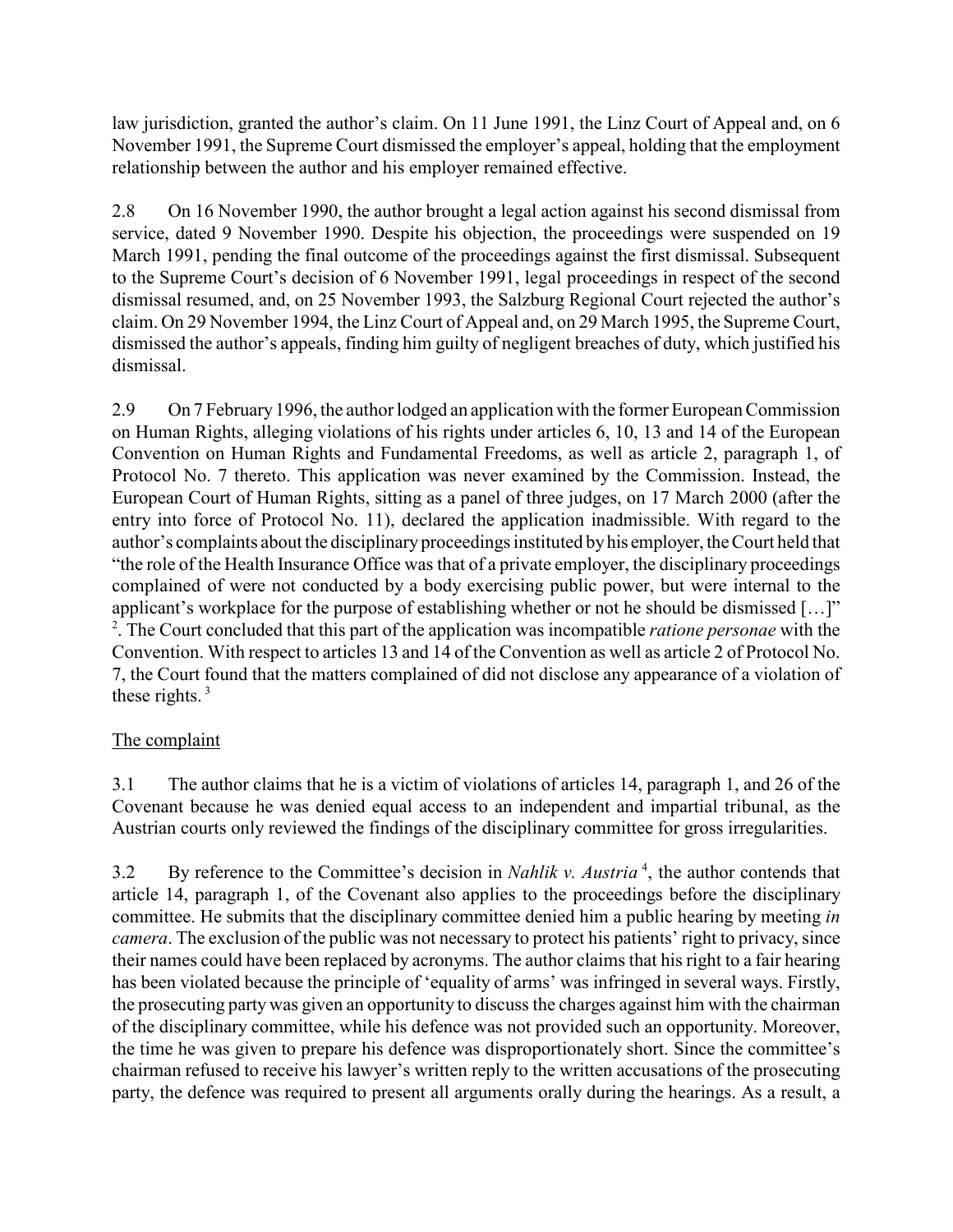medical expert who testified before the committee had no access to the written submissions of the defence, relying solely on the prosecuting party's submissions.

3.3 Furthermore, the author claims that the disciplinary committee lacked the impartiality and independence required by article 14, paragraph 1, of the Covenant. Despite repeated complaints which were never decided upon by the disciplinary committee, the committee was composed of, in addition to the chairman, two members appointed by the employer and two members appointed by the employees' representative committee (Betriebsrat) who were subordinate to the employer. Similarly, the author's motion to replace at least one member by a medical expert was not decided upon.

3.4 The author contends that the committee's chairperson was biased since he privately discussed the case for several hours with the prosecuting party and because he rejected his written reply to the charges, pretending that it had been submitted after the expiry of the deadline and by pasting over the original note, in the file, with an instruction to transmit the submission to the prosecuting party. Moreover, the chairman reportedly also ignored various procedural objections of the defence, manipulated the records of the hearings and intimidated the author's defense lawyer as well as, on one occasion, a medical expert testifying in the author's favour. By reference to the Committee's Views in Karttunen v. Finland<sup>5</sup>, the author concludes that the chairperson displayed a bias, in violation of article 14, paragraph 1, of the Covenant.

3.5 The author also claims that he was discriminated against, contrary to articles 14, paragraph 1, and 26 of the Covenant, which require that objectively equal cases be treated equally. In support of this claim, he submits that his former supervisor, who faced similar charges, was treated differently during disciplinary proceedings and was ultimately acquitted. In the supervisor's case, three members of the disciplinary committee were replaced by senior medical doctors at the supervisor's request, while not a single member of the committee was replaced by a medical doctor in the author's own case, even though his request to that effect was based on identical arguments and formulated by the same lawyer. Moreover, his former supervisor was acquitted of the charge of having issued private prescriptions using health insurance forms, on the ground that this practice had already been established by his predecessor. Furthermore, despite an agreement between one of the author's predecessors and the Salzburg Regional Medial Health Insurance permitting such use of health insurance forms, the author was found guilty by the committee on the same charge. The committee argued that, since the predecessor had concluded the agreement in his personal capacity, the author could have invoked it only after a renewal ad personam.

3.6 With regard to the Austrian reservation to article 5, paragraph 2 (a), of the Optional Protocol, the author argues that the same matter "has not been examined by the European Commission of Human Rights". Thus, his complaint was declared inadmissible not by the European Commission but by the European Court of Human Rights. Moreover, the Registry of the European Court failed to advise him of its concerns about the admissibility of his application, thereby depriving him of an opportunity to clarify doubts or to withdraw his application in order to submit it to the Human Rights Committee. The author also argues that the European Court did not even formally decide on his complaint that the extremely limited review by the Austrian courts of the disciplinary committee's decision violated his right to an independent and impartial tribunal established by law (article 6,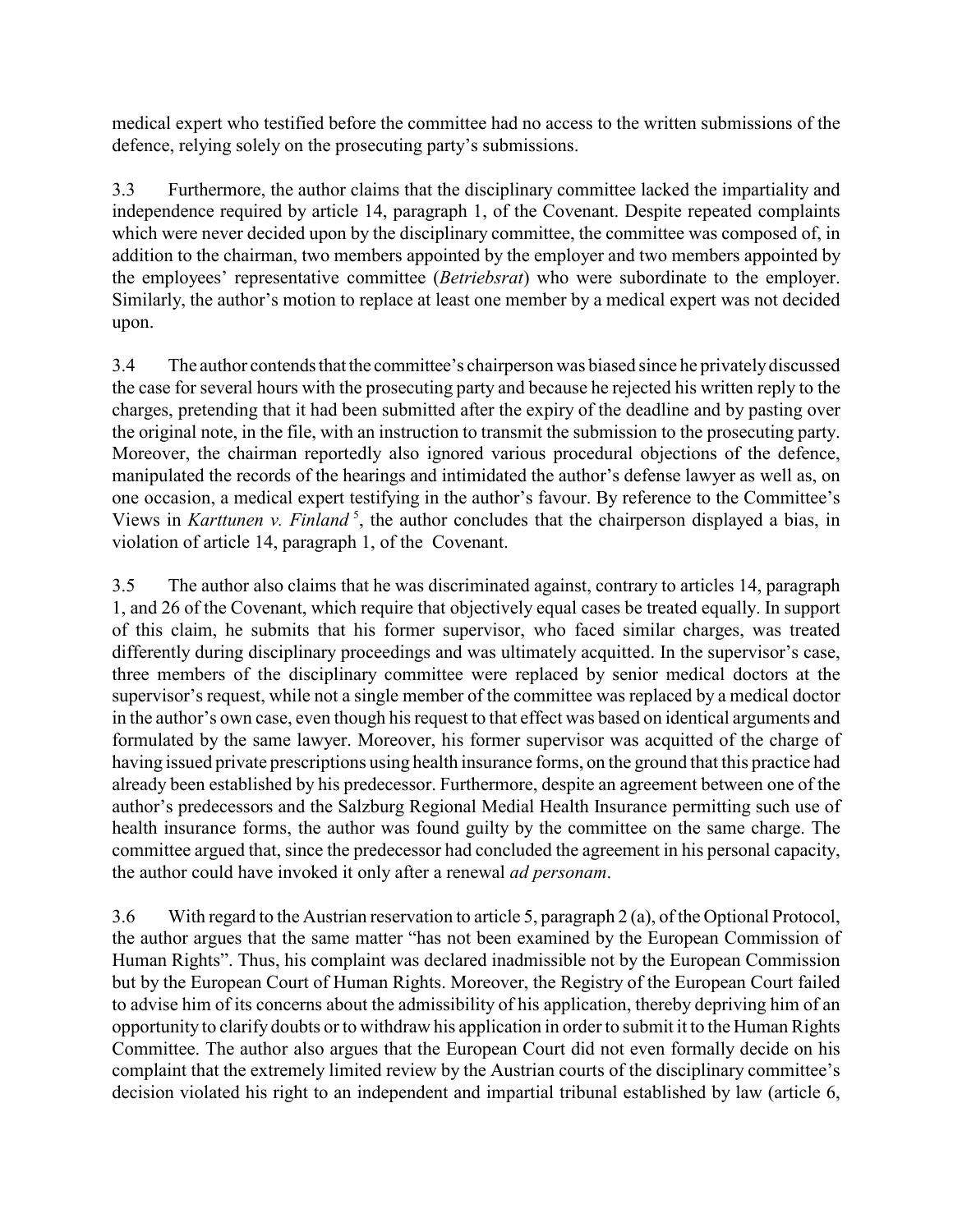paragraph 1, of the European Convention on Human Rights and Fundamental Freedoms).

3.7 The author contends that there are substantial differences between the Convention articles and the Covenant rights invoked by him. Thus, a free-standing discrimination clause similar to article 26 of the Covenant cannot be found in the European Convention. Furthermore, article 14, paragraph 1, of the Covenant guarantees a right to equality before the courts which is unique in its form. By reference to the Committee's decision in *Nahlik v. Austria*<sup>6</sup>, the author adds that the scope of applicability of that provision has been interpreted more broadly than that of article 6, paragraph 1, of the European Convention.

#### The State party's observations

4.1 By note verbale of 17 September 2001, the State party made its submission on the admissibility of the communication. It considers that the Committee's competence to examine the communication is precluded by article 5, paragraph 2 (a), of the Optional Protocol read in conjunction with the Austrian reservation to that provision.

4.2 The State party argues that the reservation is applicable to the communication because the author has already brought the same matter before the European Commission of Human Rights, resulting in the subsequent examination of the application by the European Court of Human Rights, which assumed the tasks of the Commission following the reorganization of the Strasbourg organs pursuant to Protocol No. 11.

4.3 In the State party's opinion, the fact that the European Court rejected the application as being inadmissible, does not mean that the Court has not "examined" the author's complaints, as required by the Austrian reservation. The Court's reasoning that "there is no appearance of a violation of the applicant's rights"<sup>7</sup> and that the matters complained of "do not disclose any appearance of a violation of the rights and freedoms set out in the Convention or its Protocols"<sup>8</sup> clearly showed that the decision to dismiss the application on grounds of admissibility "also comprises far reaching aspects on the merits".

4.4 While admitting that the European Court did not examine the nature of the disciplinary proceedings against the author, the State party emphasizes the Court's finding that it cannot be held responsible for disputes between private employers, such as the Regional Health Insurance Board for Workers and Employees, and their employees.

### Comments by the author

5.1 By letter of 15 October 2001, the author responded to the State party's submission, reiterating that, based on the ordinary meaning as well as the context of the State party's reservation, the Committee is not precluded from examining his communication. He insists that the Austrian reservation does not apply to his communication since the same matter was never "examined" by the European Commission. He compares the Austrian reservation to similar but broader reservations to article 5, paragraph 2 (a), of the Optional Protocol made by 16 other States parties to the European Convention, and submits that the State party is the only one that refers to an examination "by the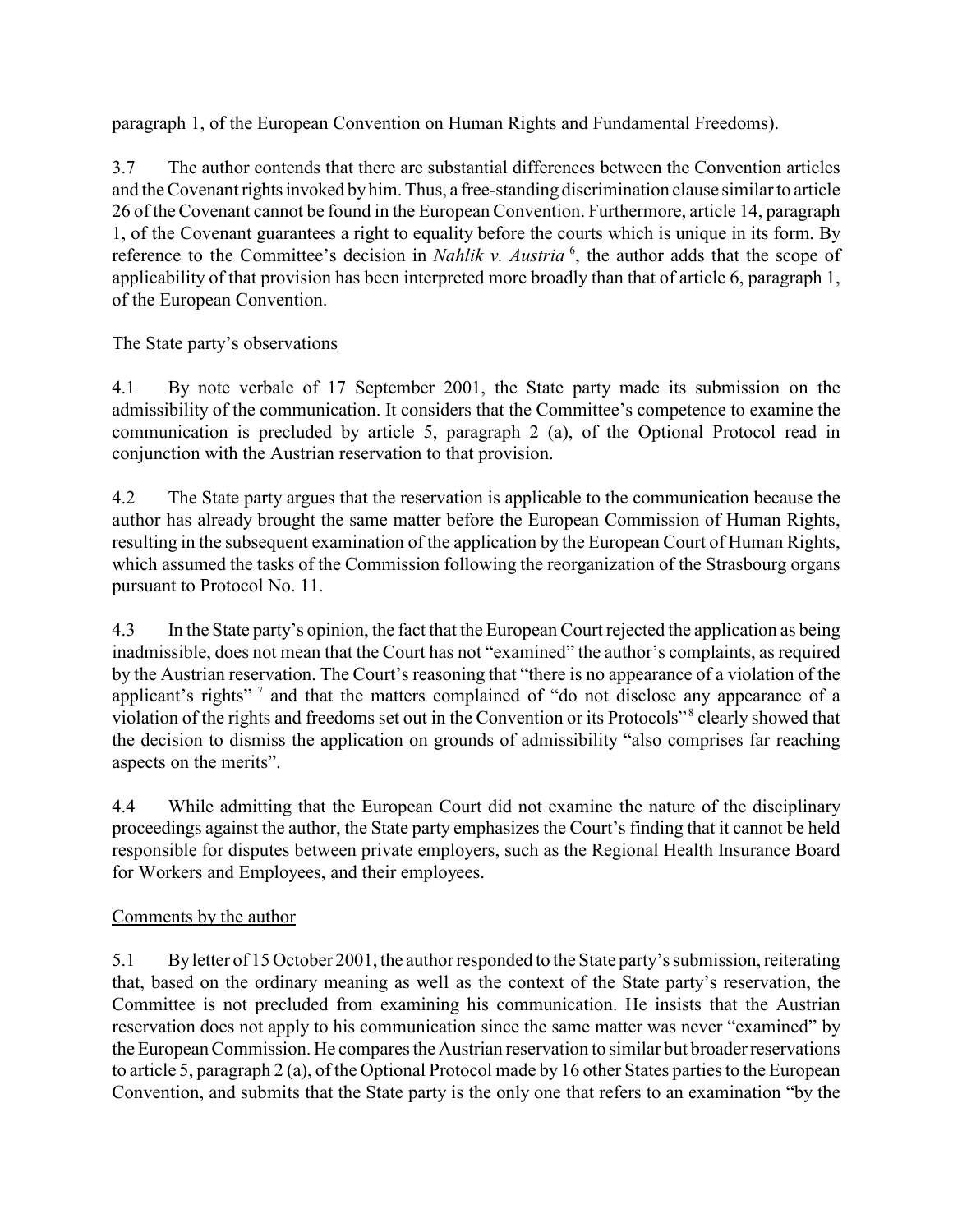European Commission of Human Rights".

5.2 The author considers it irrelevant that the State party, when entering its reservation, intended to prevent a simultaneous and successive consideration of the same facts by the Strasbourg organs and the Committee, arguing that the intent of the party making a reservation is merely a supplemental means of interpretation under article 32 of the Vienna Convention on the Law of Treaties, which may only be utilized when an interpretation pursuant to article 31 of the Vienna Convention (ordinary meaning, context, and object and purpose) proves insufficient.

5.3 By reference to the jurisprudence of the European and the Inter-American Courts of Human Rights, the author emphasizes that reservations to human rights treaties must be interpreted in favour of the individual. Any attempt to broaden the scope of the Austrian reservation must therefore be rejected, especially since the Committee disposes of adequate procedural devices to prevent an improper use of parallel proceedings at its disposal, such as the concepts of "substantiation of claims" and "abuse of the right to petition", in addition to article 5, paragraph 2 (a), of the Optional Protocol.

5.4 The author concludes that the communication is admissible in the light of article 5, paragraph 2 (a), of the Optional Protocol, since the Austrian reservation does not come into play. Subsidiarily, he submits that the communication is admissible insofar as it relates to the alleged violations of his rights in the disciplinary proceedings, and to the lack of an effective remedy to have these proceedings reviewed by a court of law, because the European Court of human Rights failed to examine his complaints in that regard.

### Additional observations by the State party

6.1 By note verbale of 30 January 2002, the State party made an additional submission on the admissibility of the communication in which it explained that the Austrian reservation was made on the basis of a recommendation by the Committee of Ministers, suggesting that member States of the Council of Europe "which sign or ratify the Optional Protocol might wish to make a declaration […] whose effect would be that the competence of the UN Human Rights Committee would not extend to receiving and considering individual complaints relating to cases which are being or already have been examined under the procedure provided for by the European Convention"<sup>9</sup>.

6.2 The State party argues that its reservation differs from similar reservations made by other member States pursuant to that recommendation only insofar as it directly addresses the relevant Convention mechanism, for the sake of clarity. All reservations aim at preventing any further international examination following a decision of one of the mechanisms established by the European Convention. It would, therefore, be inappropriate to deny the Austrian reservation its validity and continued scope of application on the mere basis of an organizational reform of the Strasbourg organs.

6.3 Moreover, the State party contends that, following the merger of the European Commission and the "old" Court, the "new" European Court can be considered the "legal successor" of the Commission since several of its key functions, including decisions on admissibility, establishment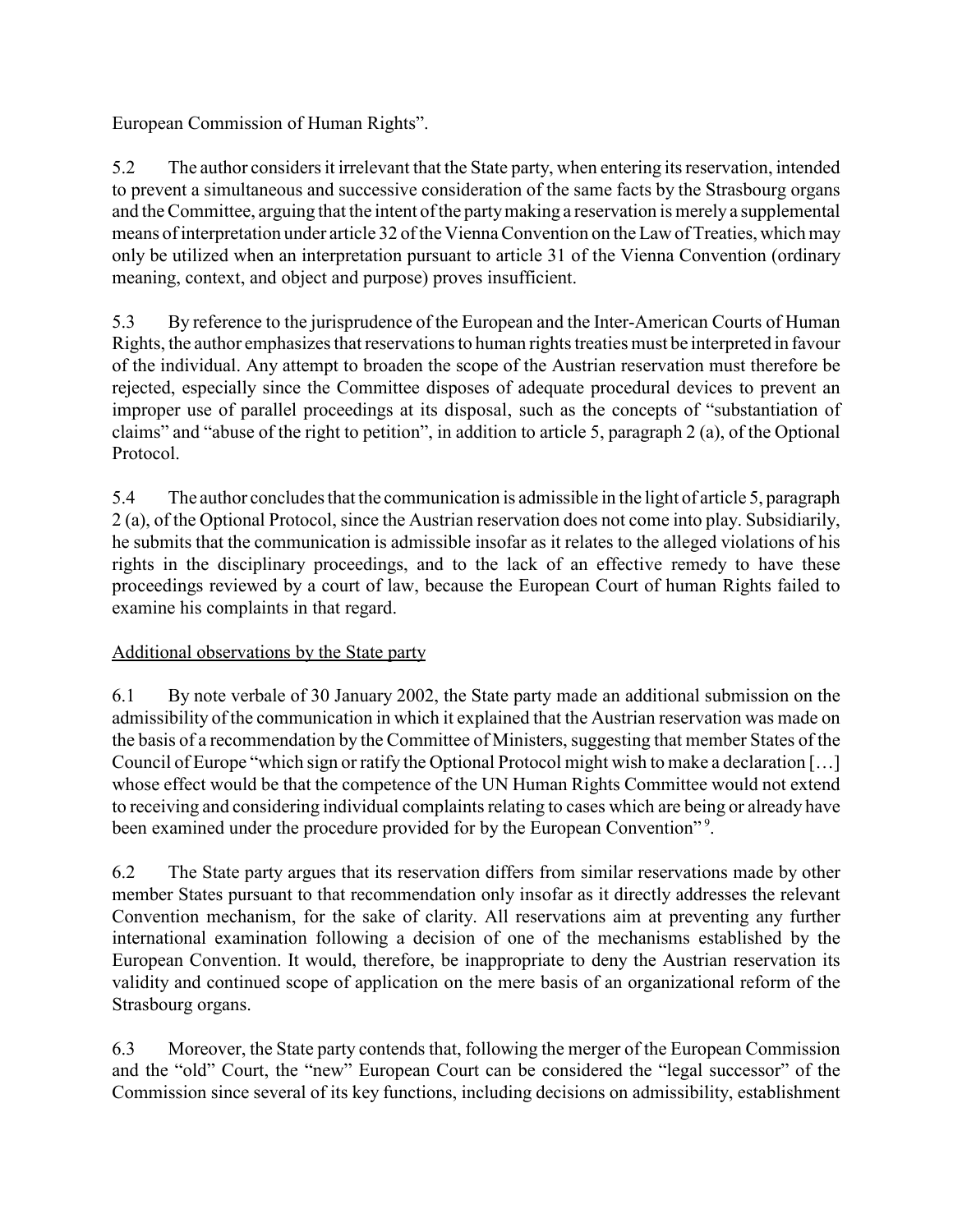of the facts of a case and making a first assessment on the merits, were formerly discharged by the Commission. Given that the reference to the European Commission in the State party's reservation was specifically made in respect of these functions, the reservation remains fully operative after the entry into force of Protocol No. 11. The State party contends that it was not foreseeable, when it entered its reservation in 1987, that the protection mechanisms of the European Convention would be modified.

6.4 The State party reiterates that the same matter was already examined by the European Court which, in order to reject the author's application as being inadmissible, had to examine it on the merits, if only summarily. In particular, it follows from the European Court's rejection of the complaints concerning the disciplinary proceedings that the Court considered the merits of the complaint prior to taking its decision.

## Additional comments by the author

7.1 By letter of 25 February 2002, the author notes that nothing prevented the State party from entering a reservation upon ratification of the Optional Protocol precluding the Committee from examining communications if the same matter has already been examined "under the procedure provided for by the European Convention", as recommended by the Committee of Ministers, or from using the broader formulation of a previous examination by "another procedure of international investigation or settlement", as other member States of the European Convention did.

7.2 Moreover, the author submits that the State party could even consider entering a reservation to that effect by re-ratifying the Optional Protocol, as long as such a reservation could be deemed compatible with the object and purpose of the Optional Protocol. What is not permissible, in his view, is to broaden the scope of the existing reservation in a way contrary to fundamental rules of treaty interpretation.

7.3 The author rejects the State party's argument that key tasks of the "new" European Court, such as decisions on admissibility and ascertainment of the facts of a case, were originally within the exclusive competence of the European Commission. By reference to the Court's jurisprudence, he argues that the "old" European Court also consistently dealt with these matters.

7.4 The author challenges the State party's contention that the reorganization of the Convention organs was not foreseeable in 1987, by quoting parts of the Explanatory Report to Protocol No. 11, which summarize the history of the "merger" deliberations from 1982 until 1987.

### Issues and proceedings before the Committee

8.1 Before considering any claim contained in a communication, the Human Rights Committee must, in accordance with rule 87 of its rules of procedure, decide whether or not the communication is admissible under the Optional Protocol to the Covenant.

8.2 The Committee notes that the State party has invoked the reservation it made under article 5, paragraph 2 (a), of the Optional Protocol, which precludes the Committee from considering claims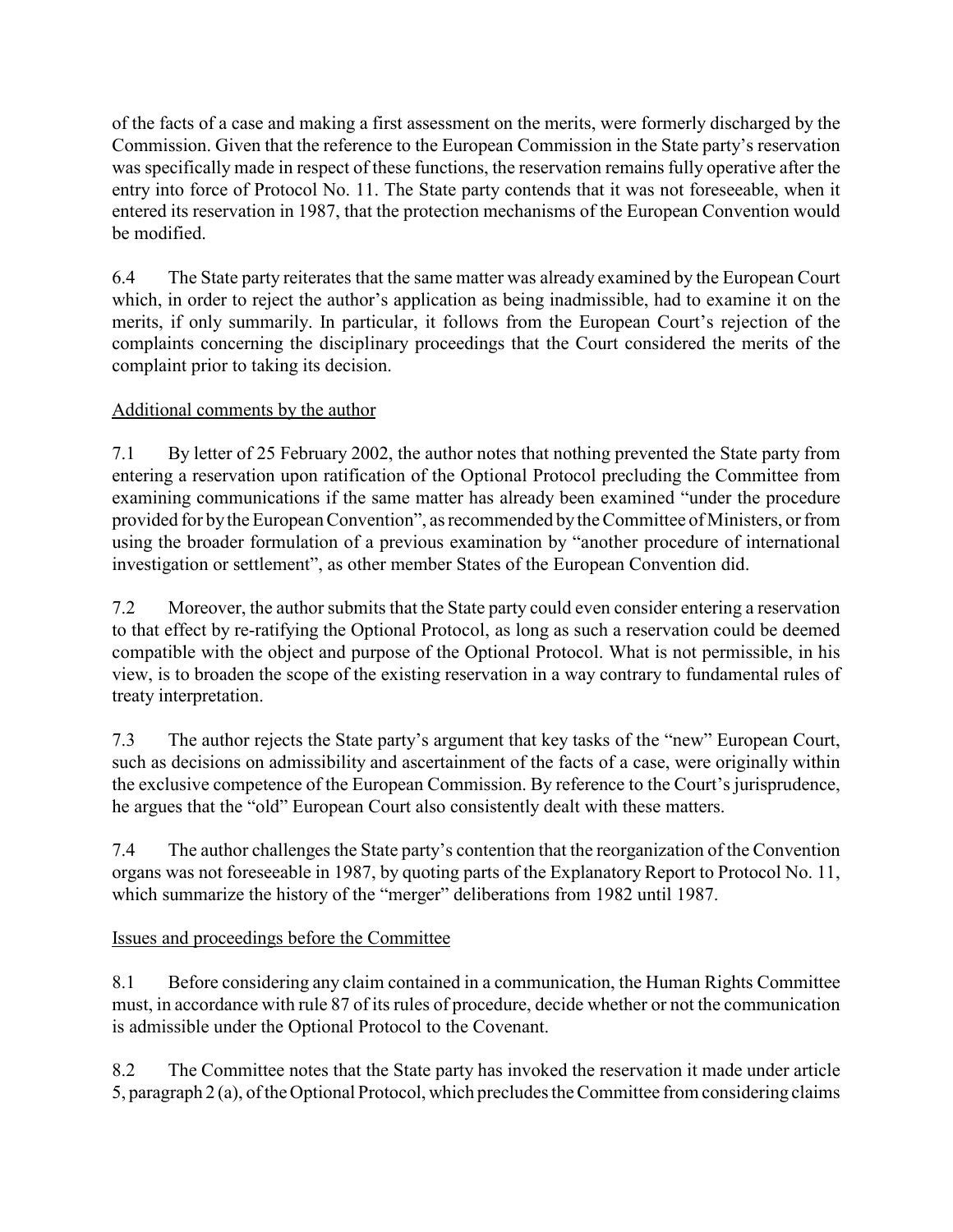that have previously been "examined" by the "European Commission on Human Rights". As to the author's argument that the application which he submitted to the European Commission was, in fact, never examined by that organ but declared inadmissible by the European Court of Human Rights, the Committee observes that the European Court, as a result of treaty amendment by virtue of Protocol No. 11, has legally assumed the former European Commission's tasks of receiving, deciding on the admissibility of, and making a first assessment on the merits of applications submitted under the European Convention. The Committee observes, for purposes of ascertaining the existence of parallel or, as the case may be, successive proceedings before the Committee and the Strasbourg organs, that the new European Court of Human Rights has succeeded to the former European Commission by taking over its functions.

8.3 The Committee considers that a reformulation of the State party's reservation, upon re-ratification of the Optional Protocol, as suggested by the author, only to spell out what is in fact a logical consequence of the reform of the European Convention mechanisms, would be a purely formalistic exercise. For reasons of continuity and in the light of its object and purpose, the Committee therefore interprets the State party's reservation as applying also to complaints which have been examined by the European Court.

8.4 With respect to the author's argument that the European Court has not "examined" the substance of his complaint when it declared the application inadmissible, the Committee recalls its jurisprudence that where the European Commission has based a declaration of inadmissibility not solely on procedural grounds<sup>10</sup>, but on reasons that comprise a certain consideration of the merits of the case, then the same matter has been "examined" within the meaning of the respective reservations to article 5, paragraph 2 (a), of the Optional Protocol.<sup>11</sup> In the present case, the European Court went beyond an examination of purely procedural admissibility criteria, considering that the author's application was inadmissible, partly for incompatibility ratione personae, partly because it disclosed no appearance of a violation of the provisions of the Convention. The Committee therefore concludes that the State party's reservation cannot be denied simply on the assumption that the European Court did not issue a judgment on the merits of the author's application.

8.5 As regards the author's contention that the European Court has not examined his claims under article 6, paragraph 1, of the Convention regarding the proceedings before the disciplinary committee, and that it has not even formally decided on his complaint related to the limited review of the decision of the disciplinary committee by the Austrian courts, the Committee notes that the European Court considered "that the disciplinary proceedings complained of were not conducted by a body exercising public power, but were internal to the applicant's workplace for the purpose of establishing whether or not he should be dismissed". On this basis, the Court concluded that the author's right to an effective remedy (article 13 of the European Convention and article 2, paragraph 1, of Protocol No. 7) had not been violated.

8.6 The Committee further observes that, despite certain differences in the interpretation of article 6, paragraph 1, of the European Convention and article 14, paragraph 1, of the Covenant by the competent organs, both the content and scope of these provisions largely converge. In the light of the great similarities between the two provisions, and on the basis of the State party's reservation, the Committee considers itself precluded from reviewing a finding of the European Court on the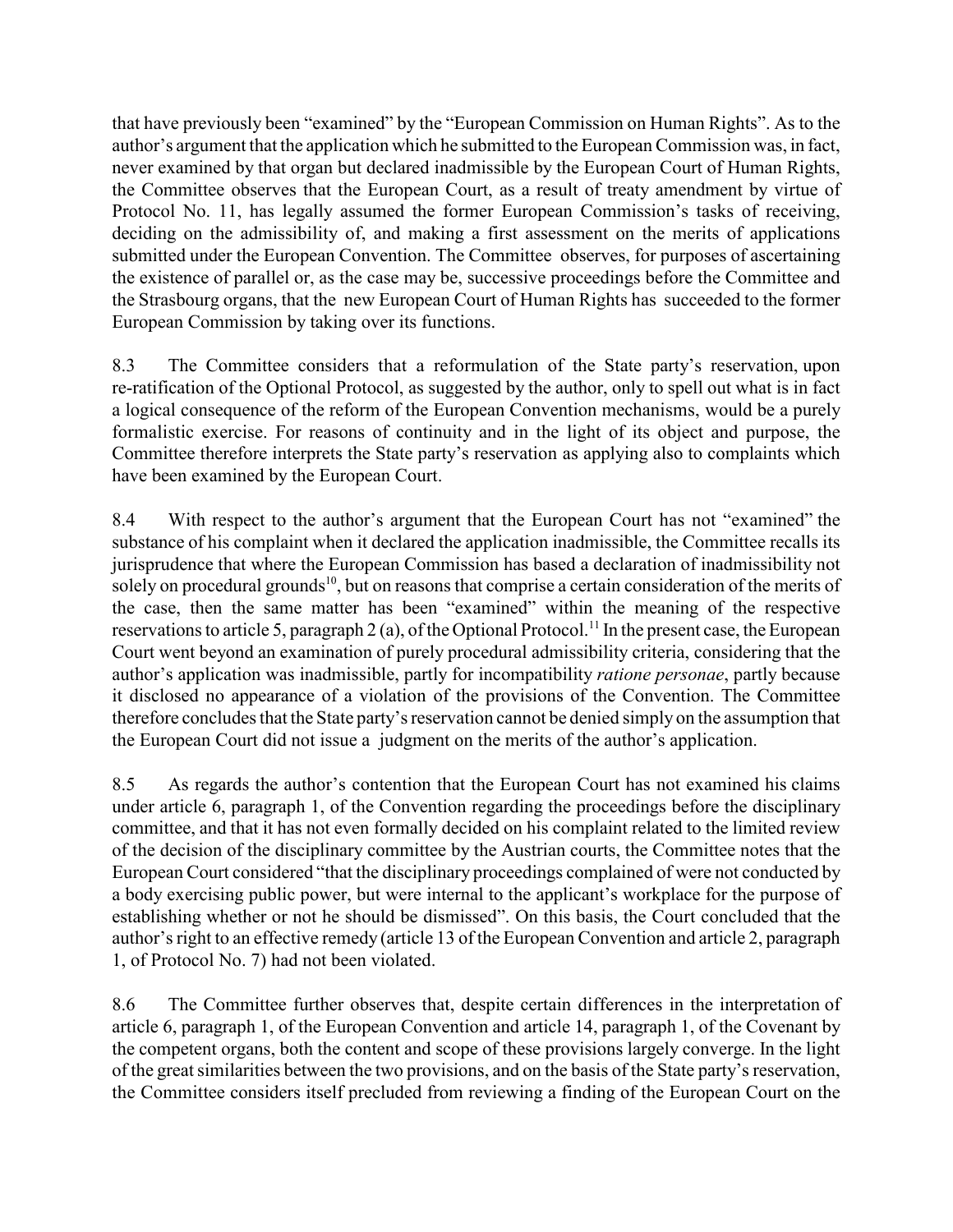applicability of article 6, paragraph 1, of the European Convention by substituting its jurisprudence under article 14, paragraph 1, of the Covenant. The Committee accordingly finds this part of the communication inadmissible under article 5, paragraph 2 (a), of the Optional Protocol, as the same matter has already been examined by the European Court of Human Rights.

8.7 With regard to the author's claim under article 26 of the Covenant, the Committee recalls that the application of the principle of non-discrimination in that provision is not limited to the other rights guaranteed in the Covenant and notes that the European Convention contains no comparable discrimination clause. However, it equally notes that the author's complaint is not based on free-standing claims of discrimination, since his allegation of a violation of article 26 does not exceed the scope of the claim under article 14, paragraph 1, of the Covenant. The Committee concludes that this part of the communication is also inadmissible under article 5, paragraph 2 (a), of the Optional Protocol.

9. The Human Rights Committee therefore decides:

(a) That the communication is inadmissible under article 5, paragraph 2 (a), of the Optional Protocol;

(b) That this decision shall be communicated to the State party and to the author.

[Adopted in English, French and Spanish, the English text being the original version. Subsequently to be issued also in Arabic, Chinese and Russian as part of the Committee's annual report to the General Assembly.]

# Notes:

\* Made public by decision of the Human Rights Committee.

\*\* The following members of the Committee participated in the examination of the present communication: Mr. Abdelfattah Amor, Mr. Prafullachandra Natwarlal Bhagwati, Mr. Alfredo Castillero Hoyos, Mr.Maurice Glèlè Ahanhanzo, Mr. Walter Kälin, Mr. Ahmed Tawfik Khalil, Mr. Rafael Rivas Posada, Sir Nigel Rodley, Mr. Martin Scheinin, Mr. Ivan Shearer, Mr. Roman Wieruszewski and Mr. Maxwell Yalden.

1. The Covenant and the Optional Protocol to the Covenant entered into force for the State party respectively on 10 December 1978 and 10 March 1988.

2. European Court of Human Rights, 3rd Section, decision on admissibility, Application no. 30370/96 (Walter A.F. Kollar against Austria), 17 March 2000, at para. 1.

3. Ibid., at para. 3.

4. Communication No. 608/1995, Nahlik v. Austria, decision on admissibility adopted on 22 July